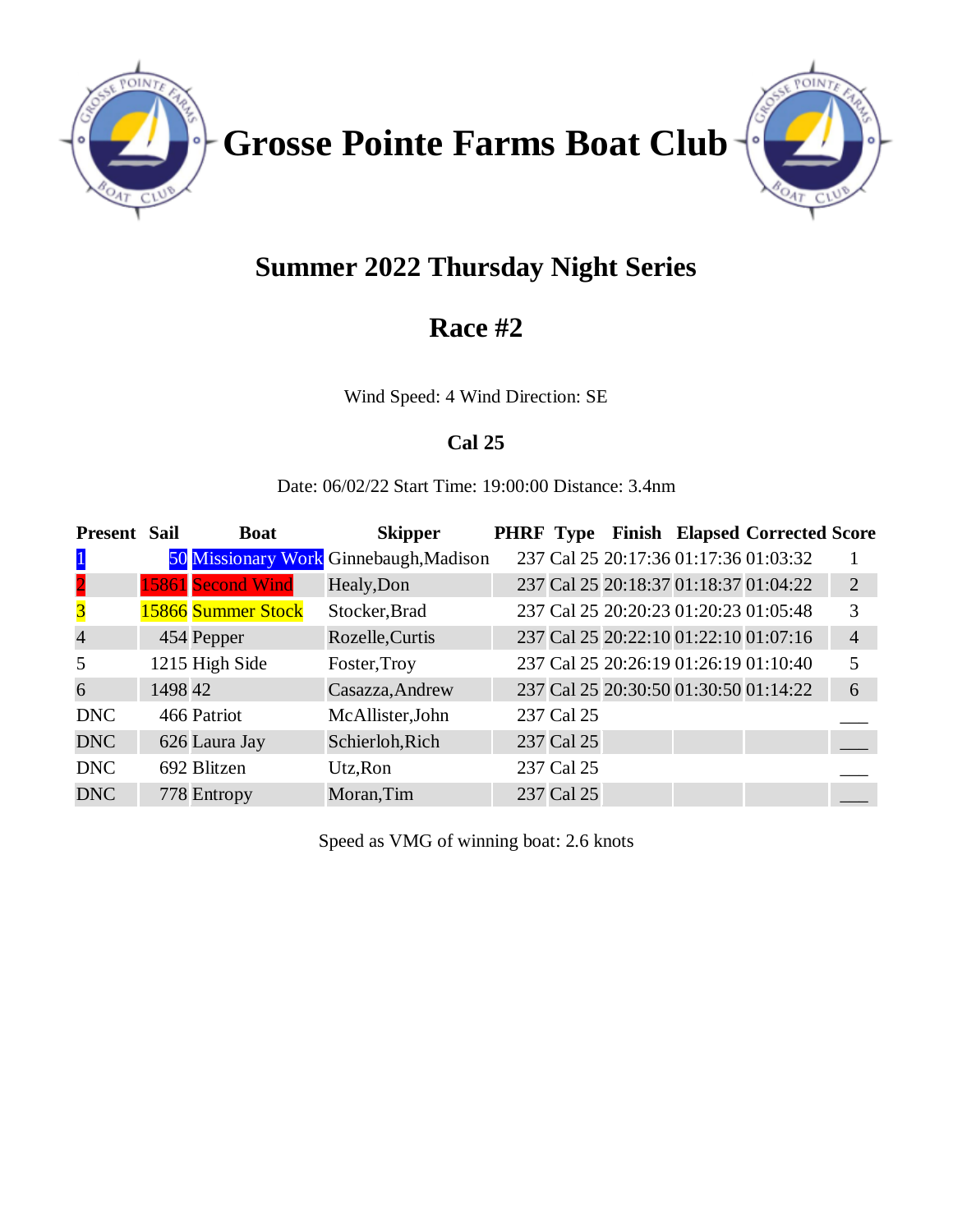#### **Nonsuch**

Date: 06/02/22 Start Time: 19:05:00 Distance: 3.4nm

| <b>Present Sail</b>     | <b>Boat</b>                    | <b>Skipper</b>     | <b>PHRF</b> | <b>Type</b>                            |  | <b>Finish Elapsed Corrected Score</b>  |                |
|-------------------------|--------------------------------|--------------------|-------------|----------------------------------------|--|----------------------------------------|----------------|
| $\mathbf{1}$            | 502 Glory                      | Wood, Rob          |             |                                        |  | 180 Nonsuch 20:14:35 01:09:35 01:01:22 |                |
| $\overline{2}$          | 244 Hepcat                     | Sgrazzutti, Tim    |             |                                        |  | 180 Nonsuch 20:15:25 01:10:25 01:02:06 | 2              |
| $\overline{\mathbf{3}}$ | 516 Challenge                  | Doyal, Greg        |             | 180 Nonsuch 20:15:42 01:10:42 01:02:21 |  |                                        | 3              |
| $\overline{4}$          | 268 Joma                       | Guthat, Peter      |             | 180 Nonsuch 20:15:53 01:10:53 01:02:31 |  |                                        | $\overline{4}$ |
| 5                       | 512 Typhoon Harry Bloom, Harry |                    |             | 180 Nonsuch 20:25:16 01:20:16 01:10:47 |  |                                        |                |
| 6                       | 507 Persistence                | Gerhardstein, Greg |             | 180 Nonsuch 20:26:12 01:21:12 01:11:37 |  |                                        | 6              |

Speed as VMG of winning boat: 2.9 knots

#### **Catalina 27**

Date: 06/02/22 Start Time: 19:10:00 Distance: 3.4nm

| <b>Present Sail</b>     | <b>Boat</b>          | <b>Skipper</b>                 |     |               |  | <b>PHRF Delta Type Finish Elapsed Corrected Score</b> |               |
|-------------------------|----------------------|--------------------------------|-----|---------------|--|-------------------------------------------------------|---------------|
| $\mathbf{1}$            | 1646 Escape          | Zimmerman, Bret                | 219 |               |  | -6 Cat 27 20:16:11 01:06:11 00:55:52                  |               |
| $\overline{\mathbf{2}}$ | <b>6016</b> Business | Maitland, Ted                  | 219 |               |  | Cat 27 20:26:27 01:16:27 01:04:02                     | 2             |
| $\overline{3}$          |                      | 6426 MEII Too Trost, Nick      | 219 |               |  | 6 Cat 27 20:29:40 01:19:40 01:06:13                   | $\mathcal{R}$ |
| <b>DNC</b>              |                      | 5013 Ellen Rose Wright, Vernon | 225 | <b>Cat 27</b> |  |                                                       |               |
| <b>DNC</b>              |                      | 20820 Ballinderry Schmidt, Ric | 219 | Cat 27        |  |                                                       |               |

Speed as VMG of winning boat: 3.1 knots

### **Spinnaker B**

Date: 06/02/22 Start Time: 19:20:00 Distance: 3.4nm

| <b>Present</b>          | Sail               | <b>Boat</b>              | <b>Skipper</b>      | <b>PHRF Delta</b> | <b>Type</b>         |                            | <b>Finish Elapsed Corrected Score</b> |                |
|-------------------------|--------------------|--------------------------|---------------------|-------------------|---------------------|----------------------------|---------------------------------------|----------------|
| $\mathbf{1}$            |                    | 176 Friendship           | Scheibner, Doug     | 129               | 18 T <sub>10</sub>  | 20:17:07 00:57:07 00:52:44 |                                       |                |
| $\overline{\mathbf{2}}$ |                    | 377 Lady Luck Lady, Paul |                     | 126               | 14 T <sub>10</sub>  | 20:18:38 00:58:38 00:54:41 |                                       | $\overline{2}$ |
| $\overline{\mathbf{3}}$ |                    | 25108 Baron              | <b>Stuck, Randy</b> | 117               | J/29                | 20:17:45 00:57:45 00:55:42 |                                       | 3              |
| $\overline{4}$          |                    | 148 Ariel                | Aitken, Mark        | 165               | Tartan 33           | 20:25:25 01:05:25 00:58:54 |                                       | $\overline{4}$ |
| 5                       |                    | 25112 Nitasy             | Weinkauf, David     | 121               | Nelson/<br>Marek 36 | 20:26:35 01:06:35 01:02:43 |                                       | 5              |
| 6                       | <b>52142 Blues</b> |                          | Nakai, Yoshi        | 147               | Express 27          | 20:38:48 01:18:48 01:12:45 |                                       | 6              |
| 7                       |                    | 69 Tyeera                | Roberts, Sally      | 252               | <b>Bristol 27</b>   |                            | 20:57:45 01:37:45 01:18:32            | 7              |
| <b>DNC</b>              | 25551              | Growl<br>Tiger           | Thoma, Richard      | 165               | 3000                |                            |                                       |                |

Speed as VMG of winning boat: 3.6 knots